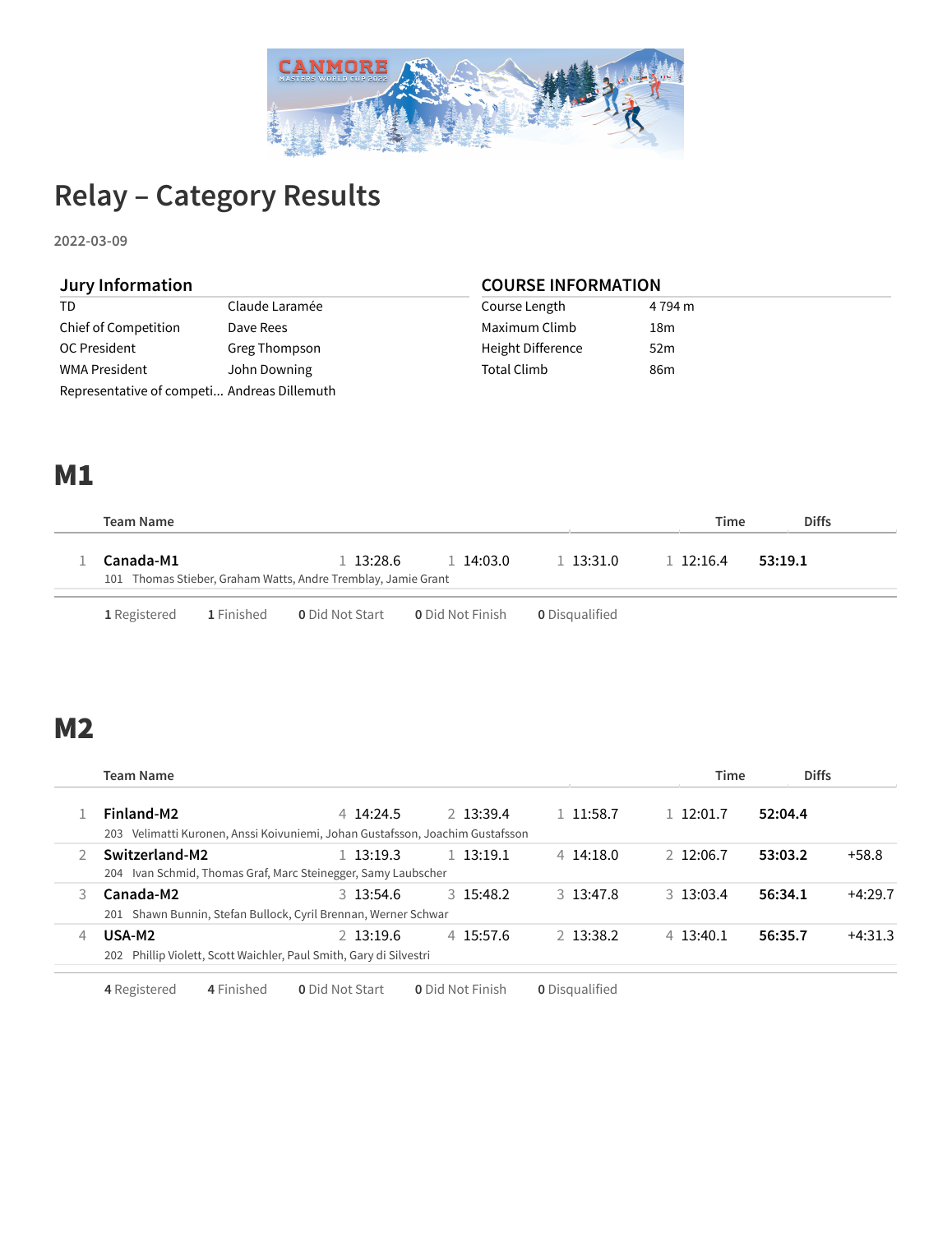**M3** 

|                                                                         |              |               |            | Time         | <b>Diffs</b> |         |
|-------------------------------------------------------------------------|--------------|---------------|------------|--------------|--------------|---------|
| USA-M3<br>301 James Rucker, Rune Harkestad, Brian Brush, Orion Berryman | $1\,13:22.3$ | 1.14:27.6     | 2, 13:25.5 | $1\,12:02.7$ | 53:18.2      |         |
| Canada-M3<br>302 Aaron Bryant, Hugh Simson, John Wilkie, Erik Carleton  | 2 13:57.8    | $2 \t14:48.4$ | 1.3:02.6   | 2.12:08.6    | 53:57.5      | $+39.3$ |

Registered **2** Finished **0** Did Not Start **0** Did Not Finish **0** Disqualified

#### M4

|   | Team Name                                                                                   |                 |                  |                       | Time         | <b>Diffs</b> |           |
|---|---------------------------------------------------------------------------------------------|-----------------|------------------|-----------------------|--------------|--------------|-----------|
|   | Canada-M4<br>403 Colin Norman, Phillip Gauthier, Scott Jensen, Ivan English                 | 2 15:15.9       | 1.3:49.3         | $2\,13:27.3$          | $1\,12:30.2$ | 55:02.8      |           |
|   | France-M4<br>404 Frédéric BADI, William CHASTAN, Jérome BLONDEAU, Christophe PERREY         | 1 14:43.5       | $3\,16:08.7$     | $3\,13:28.4$          | $2$ 13:01.1  | 57:21.8      | $+2:19.0$ |
| 3 | USA-M4<br>402 Mike Brumbaugh, Guy Thibodeau, Ben Arians, Artie Huber                        | $3\,15:41.5$    | $4$ 17:34.9      | $1\,12:19.0$          | $3\,13:47.3$ | 59:22.9      | $+4:20.1$ |
| 4 | Austria-M4<br>Josef Weixlbaumer, Herbert Wolkerstorfer, Helmut Kolb, Markus Kuenzler<br>401 | 4 17:00.2       | 2 15:59.5        | $4 \, 14:27.3$        | $4\,14:14.5$ | 1:01:41.7    | $+6:38.9$ |
|   | 4 Finished<br>4 Registered                                                                  | 0 Did Not Start | 0 Did Not Finish | <b>0</b> Disqualified |              |              |           |

#### Registered **4** Finished **0** Did Not Start **0** Did Not Finish **0** Disqualified

# M5

|    | <b>Team Name</b>                                                   |              |              |              | <b>Time</b>  | <b>Diffs</b> |            |
|----|--------------------------------------------------------------------|--------------|--------------|--------------|--------------|--------------|------------|
|    | Switzerland-M5                                                     | 1 13:38.4    | $1\,13:09.7$ | $3\,13:29.5$ | $3\,12:46.8$ | 53:04.6      |            |
|    | 504 Roland Eggspuhler, Gian Jorger, Mario Vinzens, Urs Schneider   |              |              |              |              |              |            |
|    | USA-M5                                                             | 2 14:07.5    | 3, 15:14.2   | $1\,12:49.3$ | $1\,12:30.8$ | 54:41.9      | $+1:37.3$  |
|    | 502 Stacey Moon, Jeff Schloss, Tim Donahue, David Sjogren          |              |              |              |              |              |            |
| 3  | Germany-M5                                                         | 4 14:35.1    | $2\,13:30.0$ | $4\,14:01.3$ | $4\,13:42.0$ | 55:48.5      | $+2:43.9$  |
|    | 505 Ralf Stejskal, Andreas Tannert, Andreas Dillemuth, Ludwig Rehm |              |              |              |              |              |            |
| 4  | Canada-M5                                                          | $3\,14:23.6$ | $4\,16:05.5$ | $2$ 13:21.8  | 2 12:43.8    | 56:34.8      | $+3:30.2$  |
|    | 503 Alaric Fish, Todd Randall, Simon Pulfrey, Luc Tremblay         |              |              |              |              |              |            |
| 5. | France-M5                                                          | $5\,16:26.8$ | $5\,19:12.0$ | $5\,15:19.0$ | $5\,15:11.0$ | 1:06:09.0    | $+13:04.4$ |
|    | 501 Gilles COUSTON, Jacques LAURES, Marc VIALLON, Jean SCHWANDER   |              |              |              |              |              |            |

Registered **5** Finished **0** Did Not Start **0** Did Not Finish **0** Disqualified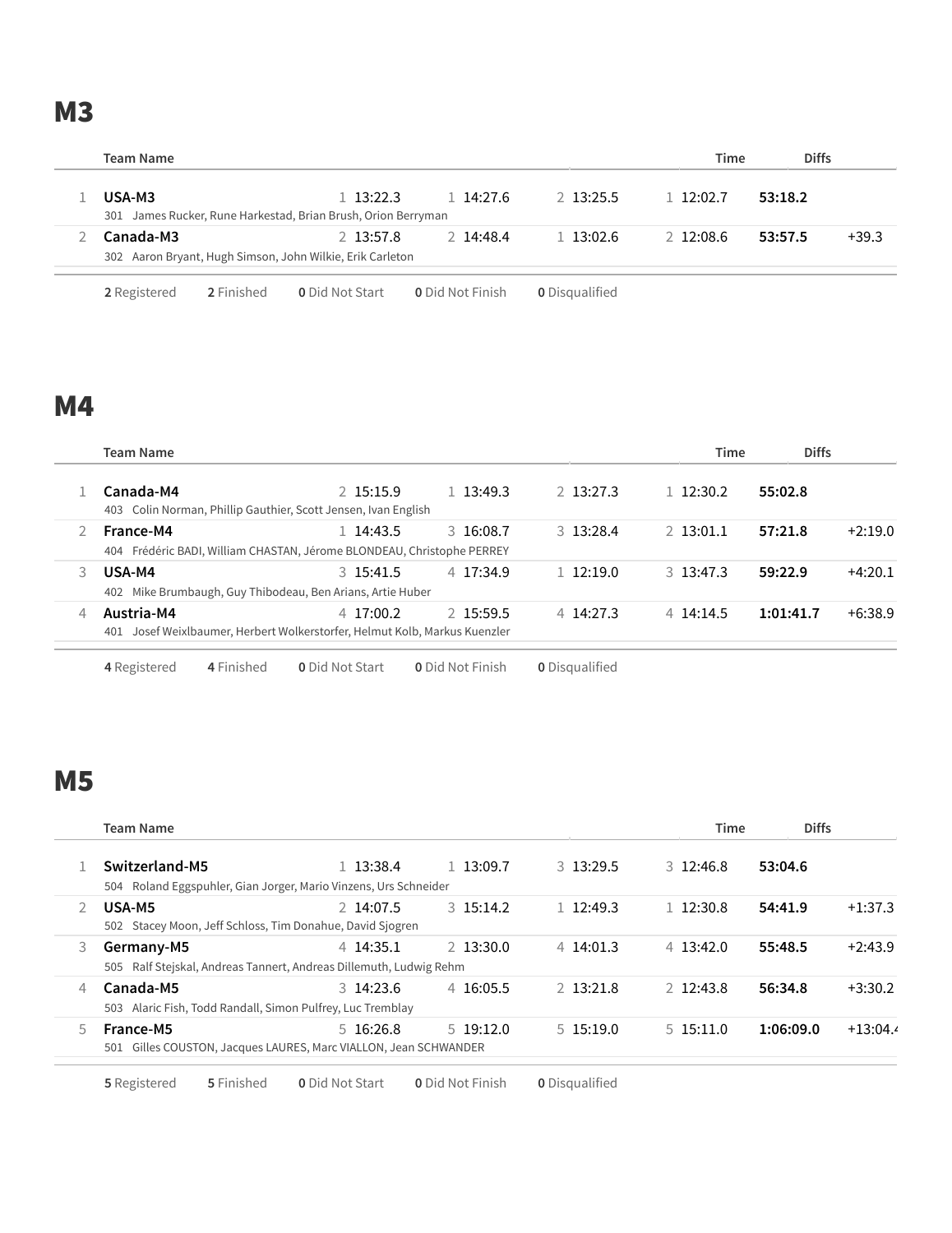**M6** 

| <b>Team Name</b>                                                         |              |               |            | Time       | <b>Diffs</b> |           |
|--------------------------------------------------------------------------|--------------|---------------|------------|------------|--------------|-----------|
| Canada-M6<br>601 Marcus Boyle, Mark Orzel, Robin Butler, Alain Bilocq    | $1\,14:12.6$ | $1 \t14:13.9$ | 2, 14:21.9 | 2.13:56.6  | 56:45.1      |           |
| USA-M6<br>602 Stephen Smigiel, Randy Smith, Doug Beaman, Richard Suddock | 2.14:35.5    | 2 17:48.1     | 1.13.548   | 1, 13:20.2 | 59:38.8      | $+2:53.7$ |

Registered **2** Finished **0** Did Not Start **0** Did Not Finish **0** Disqualified

# **M7**

|   | Team Name                                                            |              |                |              | <b>Time</b>       | <b>Diffs</b> |            |
|---|----------------------------------------------------------------------|--------------|----------------|--------------|-------------------|--------------|------------|
|   | USA-M7                                                               | . 13:47.5    | 1 13:57.5      | $1\,13:23.8$ | $2\,13:04.2$      | 54:13.2      |            |
|   | 703 Barry Makarewicz, Odd Bersvendsen, David Maclean, Kent Murdoch   |              |                |              |                   |              |            |
|   | Canada-M7                                                            | 2 13:59.1    | 2 14:41.6      | 2 13:50.2    | $3\,14:56.4$      | 57:27.4      | $+3:14.2$  |
|   | 701 Ulf Kleppe, Clarke Shipka, Pierre Harvey, Mark Berger            |              |                |              |                   |              |            |
|   | Finland-M7                                                           | $3\,15:14.7$ | $3\,18:15.6$   | 3, 13:56.9   | 1 13:02.9         | 1:00:30.2    | $+6:17.0$  |
|   | 704 Hemmo Tolvanen, Alpo Virtanen, Jussi Hytonen, Harri Ala-Lahti    |              |                |              |                   |              |            |
| 4 | France-M7                                                            | 4 19:35.2    | $4 \, 18:20.8$ | 4.20:12.7    | $4 \quad 17:32.4$ | 1:15:41.2    | $+21:28.0$ |
|   | 702 Régis PESCHOT, Gilbert LEVRINO, Jean-Michel JOYAUD, Alain LAFFAY |              |                |              |                   |              |            |

Registered **4** Finished **0** Did Not Start **0** Did Not Finish **0** Disqualified

# **M8**

|    | <b>Team Name</b>                                                                   |              |              |              | <b>Time</b>  | <b>Diffs</b> |           |
|----|------------------------------------------------------------------------------------|--------------|--------------|--------------|--------------|--------------|-----------|
|    | Finland-M8                                                                         | 2 15:14.9    | $3\,16:16.8$ | $1\,14:38.1$ | 1 13:56.9    | 1:00:06.8    |           |
|    | 803 Aito Pennanen, Klaus Sjoblom, Timo Pullinen, Leo Ukkonen                       |              |              |              |              |              |           |
|    | USA-M8                                                                             | 1 14:53.4    | $1\,15:14.4$ | 4 15:52.7    | 2 14:25.9    | 1:00:26.5    | $+19.7$   |
|    | 801 Robert Youngman, John Gravlin, Clifford Onthank, Randal Bladel                 |              |              |              |              |              |           |
| 3  | Canada-M8                                                                          | 4 16:38.8    | 4, 16:43.0   | 3, 15:14.9   | $3\,14:35.1$ | 1:03:11.9    | $+3:05.1$ |
|    | 804 Bill Parry, Ed Delaplante, Wiliam Letham, Stuart Hamilton                      |              |              |              |              |              |           |
| 4  | Norway-M8                                                                          | $3\,15:16.4$ | 2 15:46.6    | 5, 17:00.2   | $4\,15:10.3$ | 1:03:13.6    | $+3:06.8$ |
|    | 802 Jon Haukeland, Svein Anders Sorsdal, Kaare Magne Losnegaard, Geir Inge Relling |              |              |              |              |              |           |
| 5. | France-M8                                                                          | 517:22.5     | $5\,17:08.3$ | 2 15:05.1    | $5\,15:22.3$ | 1:04:58.3    | $+4:51.5$ |
|    | Jean-Marc MURA, Raymond TSCHAENN, Bernard DUCHENE, Jean-Marc BERLIAT<br>805        |              |              |              |              |              |           |

Registered **5** Finished **0** Did Not Start **0** Did Not Finish **0** Disqualified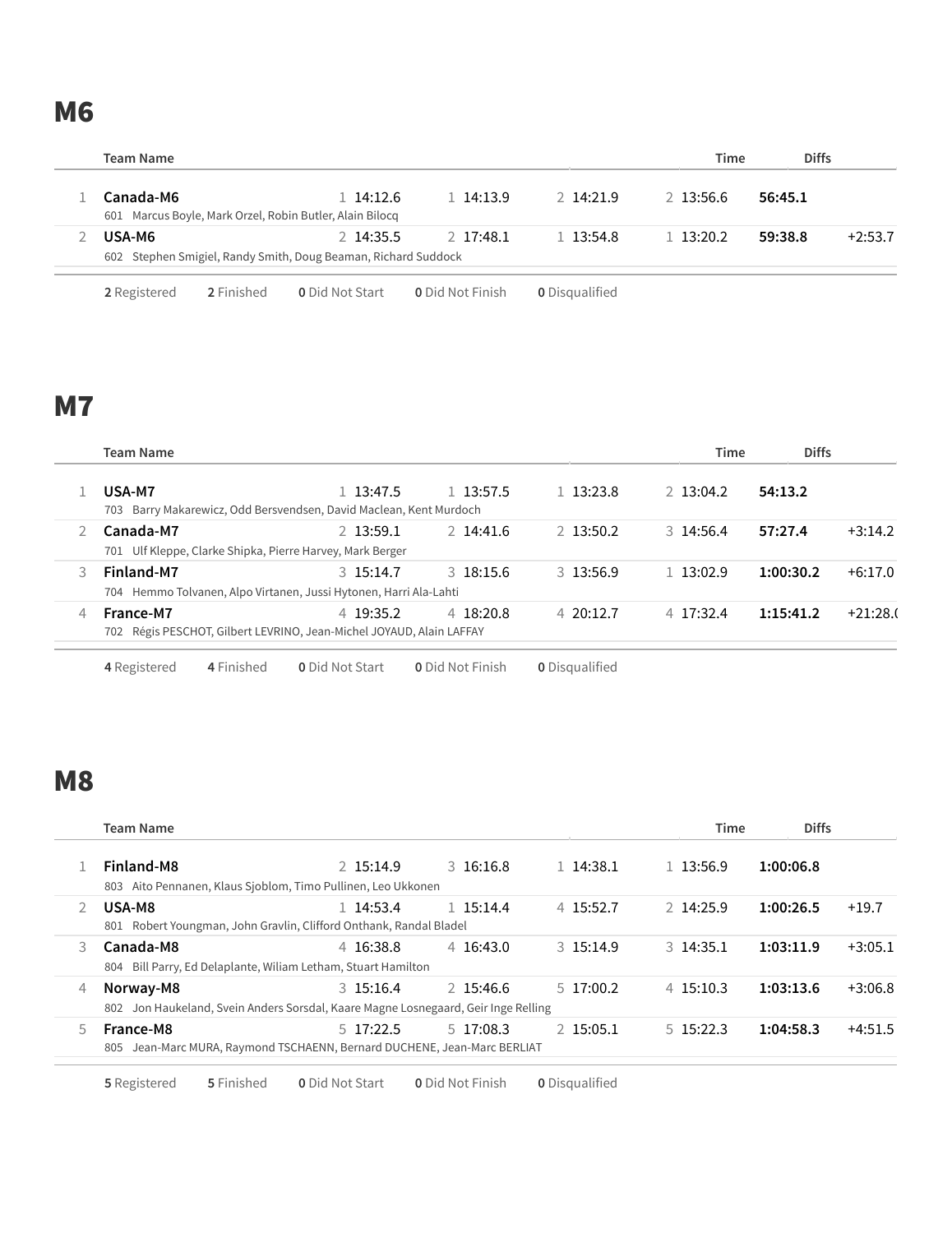M9

| Team Name                                                                           |                                                                                      |              |            | Time      | <b>Diffs</b> |           |
|-------------------------------------------------------------------------------------|--------------------------------------------------------------------------------------|--------------|------------|-----------|--------------|-----------|
| Norway-M9                                                                           | 2 15:52.0<br>901 Olaf Knai, Hans Petter Gulbrandsen, Erik Johansen, Einar Vikingstad | 2 15:18.1    | 1 14:48.8  | 14:27.7   | 1:00:26.6    |           |
| Canada-M9<br>902 Lyle Wilson, Reidar Zapf-Gilje, Rejean Charbonneau, Alfred Parsons | $3\,16:40.6$                                                                         | $1\,14:54.2$ | 3, 16:25.5 | 2.15:11.3 | 1:03:11.7    | $+2:45.1$ |
| USA-M9<br>903                                                                       | 1 15:35.2<br>Glenn Jobe, David Ford, David Christopherson, Ken Dawson                | 3, 15:39.7   | 2.16:19.4  | 3 16:30.7 | 1:04:05.1    | $+3:38.5$ |

Registered **3** Finished **0** Did Not Start **0** Did Not Finish **0** Disqualified

### M10

| Team Name                                                             |              |              |              | Time         | <b>Diffs</b> |           |
|-----------------------------------------------------------------------|--------------|--------------|--------------|--------------|--------------|-----------|
| France-M10                                                            | 2 19:02.4    | 2 19:51.7    | 1 16:00.9    | $1\,17:04.3$ | 1:11:59.4    |           |
| 952 Jean-Christian PERRAUD, Alain MALATRAIT, André GROB, Pierre MARTY |              |              |              |              |              |           |
| <b>USA-M10</b>                                                        | 17:33.3      | $1\,19:43.7$ | 3.22:00.7    | 3, 19:31.2   | 1:18:49.0    | $+6:49.6$ |
| 953 Phil Mahoney, Owen Hanley, Odd Osland, Lowell McCoy               |              |              |              |              |              |           |
| Canada-M10                                                            | $3\,20:48.0$ | $3\,23:31.8$ | $2\,17:17.0$ | 2 19:26.8    | 1:21:03.8    | $+9:04.4$ |
| 951 Everett Fee, John Reeves, Mike Jones, Harry Vanderlugt            |              |              |              |              |              |           |

Registered **3** Finished **0** Did Not Start **0** Did Not Finish **0** Disqualified

# W1

| <b>Team Name</b>                                                |              |              |            |                | <b>Diffs</b><br>Time |           |
|-----------------------------------------------------------------|--------------|--------------|------------|----------------|----------------------|-----------|
| Canada-W1                                                       | 2 15:54.4    | $1\,15:45.7$ | 1.3:31.2   | 2 13:58.6      | 59:10.1              |           |
| 13 Rhea Loiselle, Josee Leclerc, Shawn Tremblay, Marianne Moore |              |              |            |                |                      |           |
| Finland-W1                                                      | L 14:26.8    | 3, 19:00.6   | 2 13:48.7  | $1\,13:04.6$   | 1:00:20.9            | $+1:10.8$ |
| 12 Mari Lindstrom, Hanna Pollock, Maarit Korpi, Jonna Kuronen   |              |              |            |                |                      |           |
| USA-W1                                                          | $3\,16:22.7$ | $2\,16:33.7$ | 3, 15:57.7 | $3 \, 14:17.2$ | 1:03:11.5            | $+4:01.4$ |
| 11 Mary McKelvey, Judi Hulme, Megan Regnerus, Lindsey Bengtson  |              |              |            |                |                      |           |

Registered **3** Finished **0** Did Not Start **0** Did Not Finish **0** Disqualified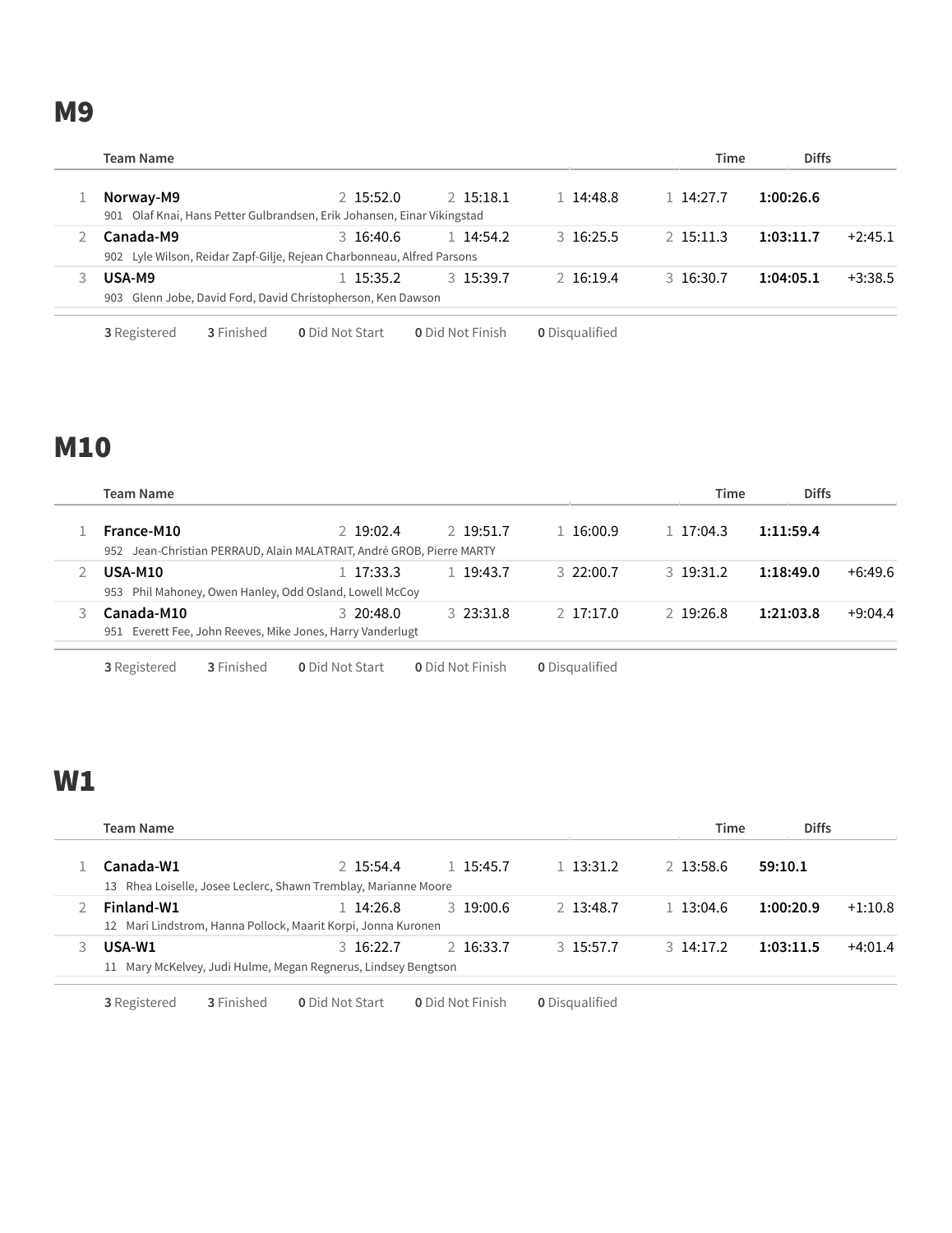W2

| <b>Team Name</b>                                                    |           |            |                | Time         | <b>Diffs</b> |         |
|---------------------------------------------------------------------|-----------|------------|----------------|--------------|--------------|---------|
| USA-W <sub>2</sub>                                                  | 2.15:40.3 | 2 16:23.0  | $1 \, 14:23.1$ | $1\,14:30.7$ | 1:00:57.2    |         |
| 21 Natalie Dawson, Sanna Sevanto, Carrie Carney, Jill Sorensen      |           |            |                |              |              |         |
| Canada-W2                                                           | 1 15:36.6 | 1, 15:55.0 | 2.14:52.3      | 2.14:56.2    | 1:01:20.3    | $+23.1$ |
| 22 Denise Hill, Karen Messenger, Cynthia Wonham, Riikka Niemelainen |           |            |                |              |              |         |

**2** Registered **2** Finished **0** Did Not Start **0** Did Not Finish **0** Disqualified

# W3

| Team Name                                                     |                   |                                                                        |                         |                       |  | Time         | <b>Diffs</b> |            |
|---------------------------------------------------------------|-------------------|------------------------------------------------------------------------|-------------------------|-----------------------|--|--------------|--------------|------------|
| USA-W3                                                        |                   | 15:01.9                                                                | $1\,15:23.1$            | 1 14:40.1             |  | $1\,13:10.4$ | 58:15.6      |            |
|                                                               |                   | 31 Suzanne King, Mary Wellington, Kitty Earl-Torniainen, Alison Arians |                         |                       |  |              |              |            |
| Canada-W3                                                     |                   | 2 15:31.6                                                              | $2\,16:03.1$            | 2 16:14.9             |  | 2 15:50.4    | 1:03:40.2    | $+5:24.6$  |
|                                                               |                   | 32 Amanda Kosmerly, Natalie Yanchar, Kathy Butler, Lise Labelle        |                         |                       |  |              |              |            |
| Finland-W3                                                    |                   | $3 \t17:42.8$                                                          | 3, 18:01.9              | $3\,16:47.3$          |  | $3\,16:09.3$ | 1:08:41.4    | $+10:25.8$ |
| 33 Anja Rovio, Marianne Niemi, Soile Kaipia, Mary-Ann Alfthan |                   |                                                                        |                         |                       |  |              |              |            |
| 3 Registered                                                  | <b>3</b> Finished | <b>0</b> Did Not Start                                                 | <b>0</b> Did Not Finish | <b>0</b> Disqualified |  |              |              |            |

#### W4

| <b>Team Name</b>                                                  |           |           |           | Time         | <b>Diffs</b> |           |
|-------------------------------------------------------------------|-----------|-----------|-----------|--------------|--------------|-----------|
| Canada-W4                                                         | 2 16:01.9 | 1 15:31.5 | 1.14:50.0 | $1\,14:30.0$ | 1:00:53.5    |           |
| 41 Mary Young, Pat Pearce, Lise Meloche, Nancy Burden             |           |           |           |              |              |           |
| USA-W4                                                            | 1 15:09.7 | 2.16:09.4 | 2.15:53.9 | 2, 15:36.2   | 1:02:49.3    | $+1:55.8$ |
| 42 Elizabeth Youngman, Magdalena Bowen, Kelly Allison, Muffy Ritz |           |           |           |              |              |           |

**2** Registered **2** Finished **0** Did Not Start **0** Did Not Finish **0** Disqualified